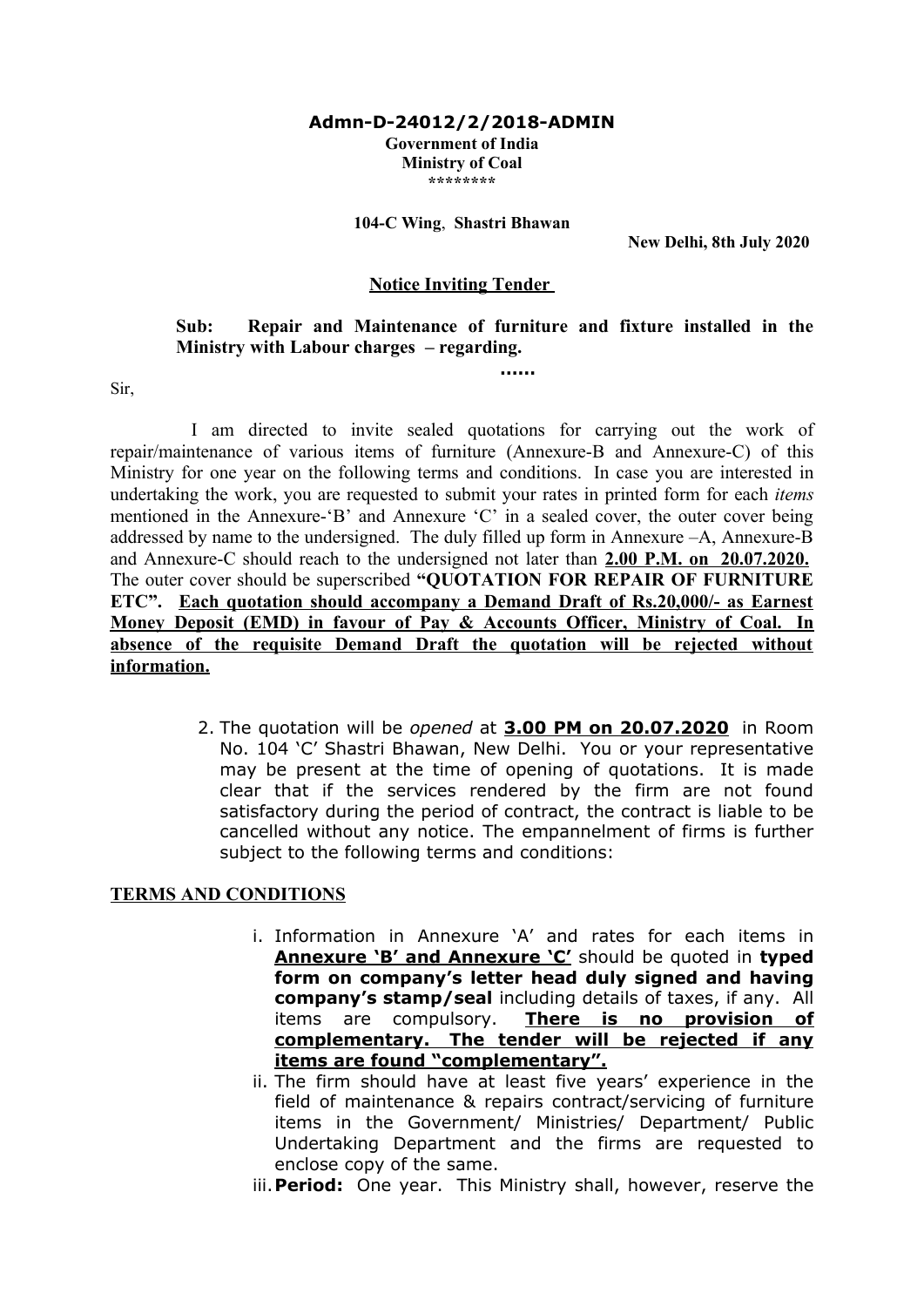right to terminate the contract at any time without assigning any reason thereof. As per the terms and conditions mentioned in this Ministry's letter inviting price estimates, the period of A.M.C., if required, may be extended for further period on the same rates and terms & conditions under Rule 150 of GFR, 2017 solely on the discretion of this Ministry.

- iv.The work is to be carried out in the office premises at Shastri Bhawan/Lok Nayak Bhawan, New Delhi.
- v. Only such work as cannot be carried out in the office premises will be allowed to be done outside the office premises and no extra charge will be paid for that.
- vi.At least one good skilled carpenter should be available in Shastri Bhawan from **9.30 AM to 5.30 PM** on working days to attend the complaints. The works should be undertaken on the same day or latest by the next day for reporting.
- vii.No advance payment will be made in any case.
- viii.It will be the responsibility of the successful tenderer to report to the Section Officer (Admn/Gen) on all working days for collecting orders for repair etc.
- ix.It may be noted that if a single bidder, who has quoted L1 prices for all items, is not found, then the bidder who has quoted overall L1 rates for most number of items, will be given an opportunity to accept the contract at the L1 quoted rate by other bidders. The quoted rate in decimal value/paisa will not be acceptable.
- x. The successful tenderer will be required to furnish "Security Deposit" of **Rs. 20,000/- (Rupees Twenty Thousand Only)** within 10 days from the date of acceptance of this tender. The security deposit shall be in the form of Fixed Deposit Receipt from any Nationalized Bank drawn in favour of Section Officer, Ministry of Coal, New Delhi. The security deposit will be refundable after the successful expiry of the contract. The Security money will be forfeited if during the period of the contract the services of the contractor are found to be unsatisfactory in any respect or in the event of breach of contract by the firm before the date of maturity of the contract.
- xi.The tenderer should sign each page of the tender and all its Annexures.
- xii.In the event of any disputes arising out of the execution of Rate Contract/Work Orders, the matter will be referred to Director (Admn). Appeal against the decision of Director (Admn) will lie to the Joint Secretary (LA), Ministry of Coal.
- xiii.For judicial adjudication of the disputes, if any, arising out of the Contract/Work Orders against the contracts will be subject to the jurisdiction of the 'Courts in Delhi only.
- xiv.Incomplete bids in any manner shall not be accepted and are liable to be rejected.
- xv.If the work of the contractor is found unsatisfactory or his visits to the office are not regular, the contract can be terminated by this Ministry at any time without assigning any reasons thereof. The decision of the Ministry in this regard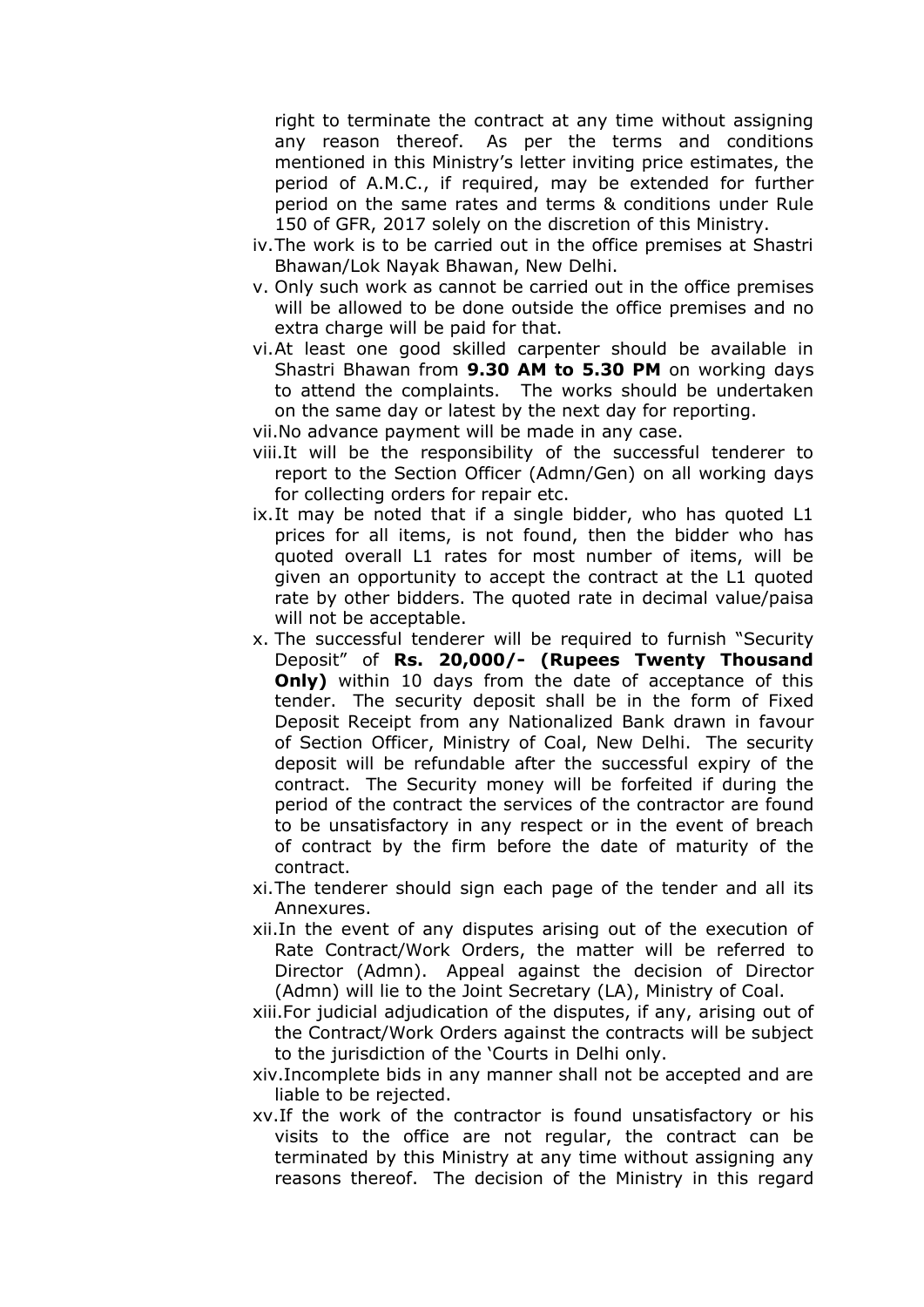shall be final and binding on the firm.

**Sd/- (Bijoy Samanta) Under Secretary to the Government of India**

**Annexure-A**

# **BIDDER'S DETAILS**

| 3. INCOME TAX/(PAN) NO.: $\qquad \qquad$                   |  |
|------------------------------------------------------------|--|
|                                                            |  |
|                                                            |  |
|                                                            |  |
|                                                            |  |
|                                                            |  |
|                                                            |  |
| IF ANY:                                                    |  |
| 10. REFERENCES:                                            |  |
| IN ASSESSING TENDERS CAPABILITIES<br>FOR AWARD OF CONTRACT |  |

**BIDDERS SIGNATURE/ OFFICIAL SEAL/ STAMP**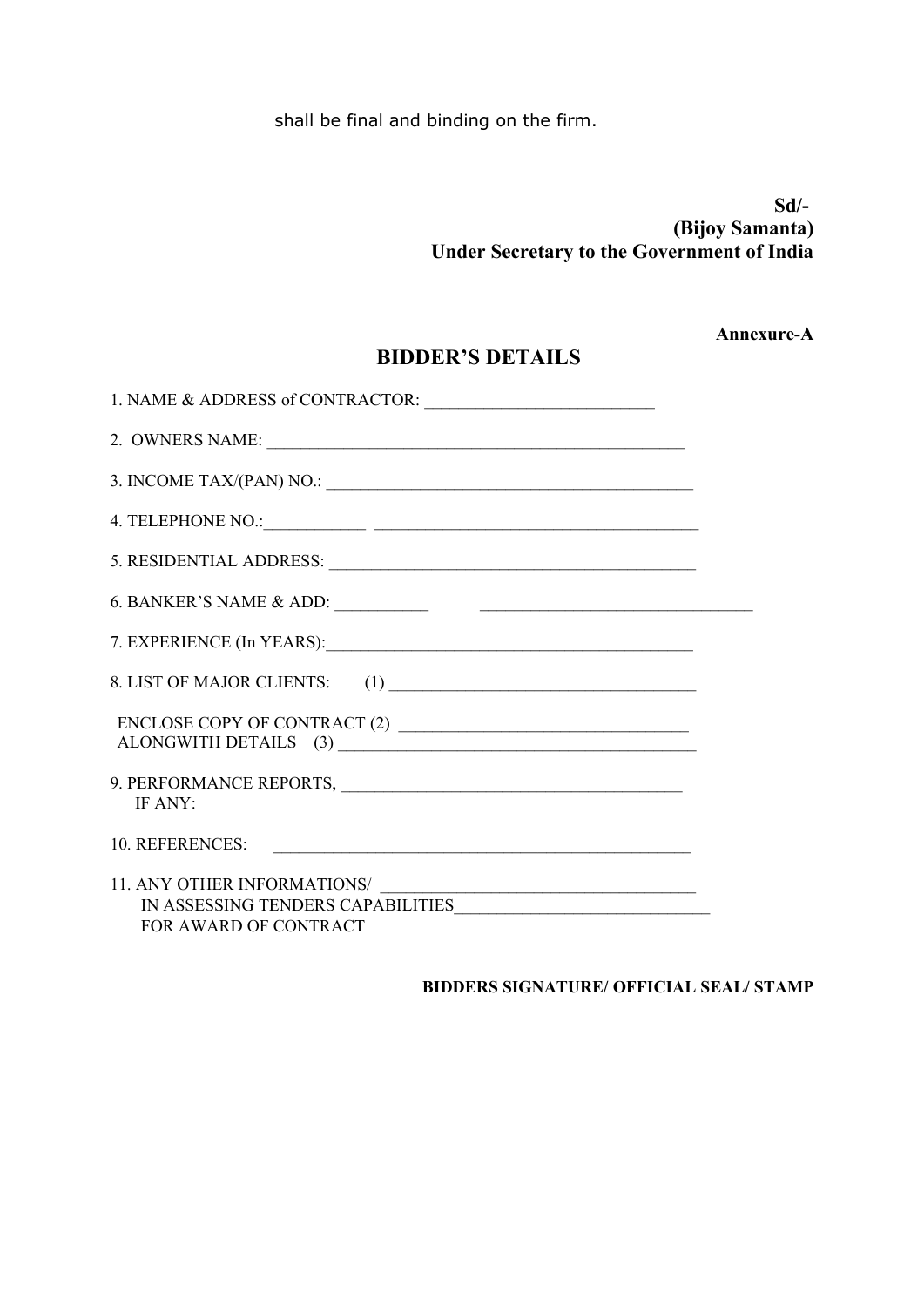## **Annexure-B**

| Sl. No                  | Name of Items                            | Unit Rate | RS) |
|-------------------------|------------------------------------------|-----------|-----|
| 1                       | <b>STEEL ALMIRAH</b>                     | each      |     |
| a.                      | Providing & Fixing of Lock               | each      |     |
| b.                      | Providing & Fixing of Handle             | each      |     |
| c.                      | Repair of Locking system                 | each      |     |
| d.                      | Minor repair                             | each      |     |
| е.                      | Adjustment of shelves                    | each      |     |
| f.                      | Providing of keys                        | each      |     |
| g.                      | Opening of alimirah                      | each      |     |
| h.                      | Repair of Lock                           | each      |     |
| i.                      | Repairing of door                        | each      |     |
| $\overline{2}$          | <b>STEEL REVOLVING CHAIR</b>             |           |     |
| a.                      | Repair of Revolving chair                | each      |     |
| b.                      | Overhauling of axle                      | each      |     |
| c.                      | Providing & Fixing of wheel (ISI) mark   | each      |     |
| d.                      | Overhauling & Greasing                   | each      |     |
| e.                      | Providing & Fixing of spring             | each      |     |
| f.                      | Providing of base                        | each      |     |
| g.                      | P/fixing of PU Plastic Arms              | each      |     |
| h.                      | P/fixing of new revolving system         | each      |     |
| i.                      | Providing & Fixing of Hydraulic cylinder | each      |     |
| $\overline{\mathbf{3}}$ | <b>DOOR LOCK</b>                         |           |     |
| a.                      | Providing & Fixing Door Lock             | each      |     |
| b.                      | Providing & Fixing of Door Handle        | each      |     |
| c.                      | Repair of Old Lock                       | each      |     |
| d.                      | Providing & Fixing of Brass Handle       | each      |     |
| e.                      | Opening of Locked door                   | each      |     |
| f.                      | P/fixing of door stopper                 | each      |     |
| g.                      | Repairing of door                        | each      |     |
| h.                      | P/fixing of new Hinges                   | each      |     |
| i.                      | P/fixing of Aldrej (Sliding Bolt)        | each      |     |
| j.                      | P/fixing of Locking Bolt                 | each      |     |
| k.                      | P/fixing of Tower Bolt                   | each      |     |
| $\overline{\mathbf{4}}$ | <b>DOOR CLOSER</b>                       |           |     |
| а.                      | Repair of Door closer                    | each      |     |

# **LIST FOR REPAIR & MAINTENANCE OF FURNITURE ITEMS**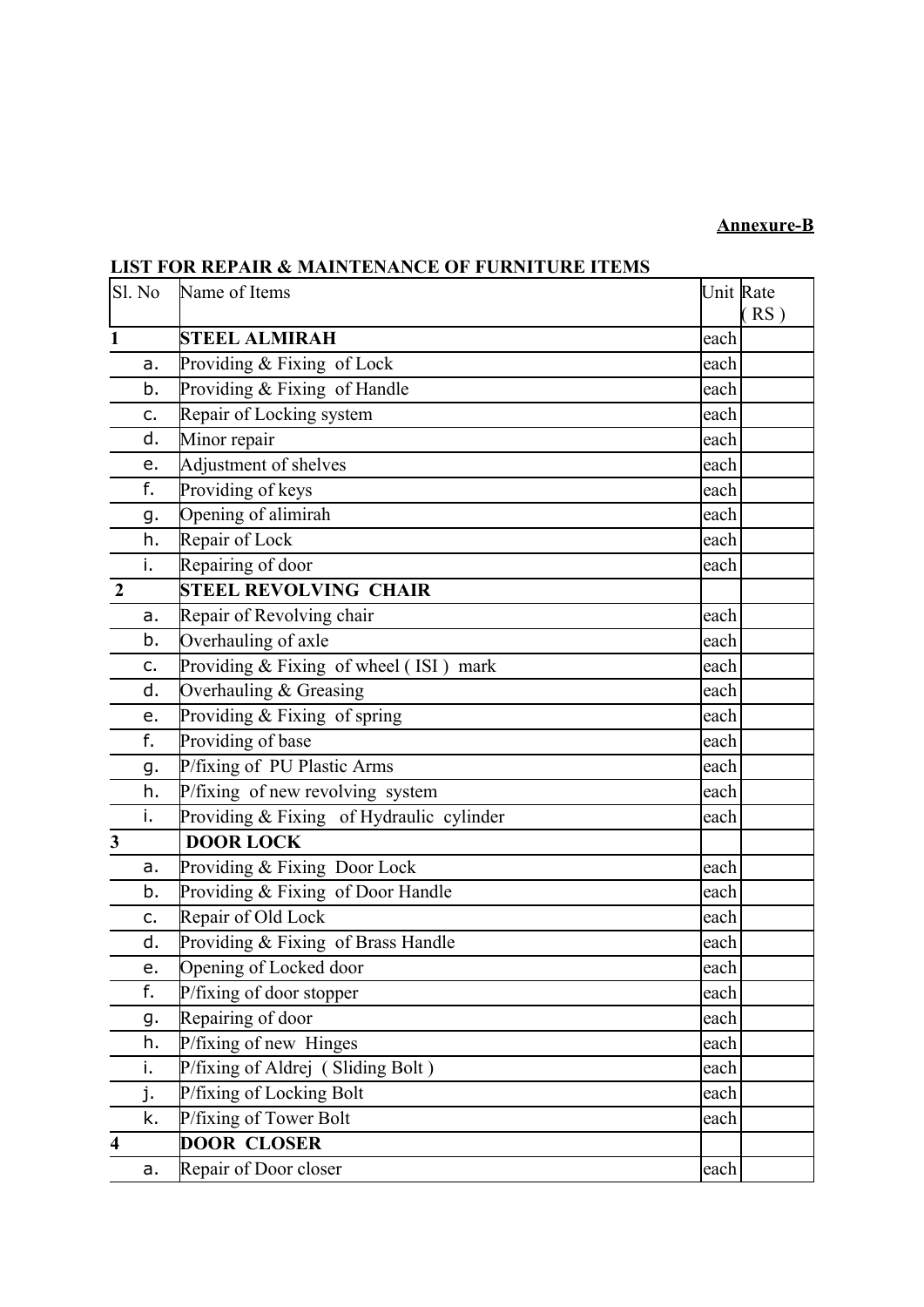|   | b.       | Oiling of Door closer                                             | each |              |
|---|----------|-------------------------------------------------------------------|------|--------------|
|   | c.       | P/fixing of New door closer                                       | each |              |
| 5 |          | <b>SECRET LOCK / NIGHT LATCH</b>                                  |      |              |
|   | a.       | Supply and Fixing of secret lock with three keys (Godrej Make)    | each |              |
|   | b.       | Opening of Secret Lock                                            | each |              |
|   | c.       | Repair of Secret Lock in all respect including Providing & Fixing | each |              |
|   |          | of Lever, spring, button etc.                                     |      |              |
|   | d.       | Supply of Duplicate Keys                                          | each |              |
| 6 |          | <b>FOOT REST /STOOL</b>                                           |      |              |
|   | a.       | Supply of New foot rest of standard size                          | each |              |
|   | b.       | Repair of foot rest with screws and nails etc.                    | each |              |
|   | с.       | Supply of New stool standard size;                                | each |              |
|   | d.       | Repair of Stool with nails and screw                              | each |              |
| 7 |          | <b>REPAIR OF WOODEN FURNITURE WITH SCREW &amp;  </b>              |      |              |
|   |          | <b>NAILS)</b>                                                     |      |              |
|   | a.       | Minor repair of chairs                                            |      | each         |
|   | b.       | Minor repair of table                                             |      | each         |
|   | c.       | Minor repair of any other items                                   |      | each         |
|   | d.       | P/Fixing of new drawer                                            |      | each         |
|   | е.       | Major repair of chair                                             |      | each         |
|   | f.       | Major repair of Table                                             |      | each         |
|   | g.       | Major repair of Almirah                                           |      | each         |
|   | h.       | Major repair of wooden rack                                       |      | each         |
|   | i.       | P/fixing of Ply (commercial)                                      |      | each         |
|   | j.       | P/fixing of lock to wooden table                                  |      | each         |
|   | k.       | P/fixing of Kunda chapka                                          |      | each         |
|   | I.       | Repair of drawer of wooden table                                  |      | each         |
|   | m.       | P/fixing of wooden board (19mm commercial)                        |      | Per sq. ft.  |
|   | n.       | P/fixing of wooden bracket                                        |      | each         |
|   | о.       | P/fixing of Set top box stand<br>(Steel with glass)               |      | each         |
|   | p.       | P/fixing of 19mm<br>board (Teak)                                  |      | Per sq. ft   |
|   | q.       | P/fixing of ply $($ teak)                                         |      | Per sq. ft   |
|   | r.       | P/fixing of Multipurpose Lock $\vert$<br>for wooden table&rack    |      | each         |
|   | s.       | P/fixing of Drawer Channel                                        |      | each         |
|   | t.<br>u. | P/fixing of Knobs / Handles<br>P/fixing of wooden beeding         |      | each<br>each |
|   |          | P/fixing of 12mm Prelaminated<br>board to wooden furniture        |      | Per sq. ft   |
|   | ν.<br>w. | P/fixing of wooden paneling<br>varius type)                       |      | Per sq. ft   |
|   | х.       | P/fixing of wooden partition                                      |      | Per sq. ft   |
|   |          | p/fixing of aluminum partition                                    |      | Per sq. ft   |
|   | у.<br>z. | $P/F$ of Vertical Blinds (per Sft)                                |      | Per sq. ft   |
| 8 |          | SPIRIT / LACQUER / MELAMINE POLISH (per Sft)                      |      |              |
|   | а.       | Wooden table (per Sft)                                            |      | Per sq. ft   |
|   |          |                                                                   |      |              |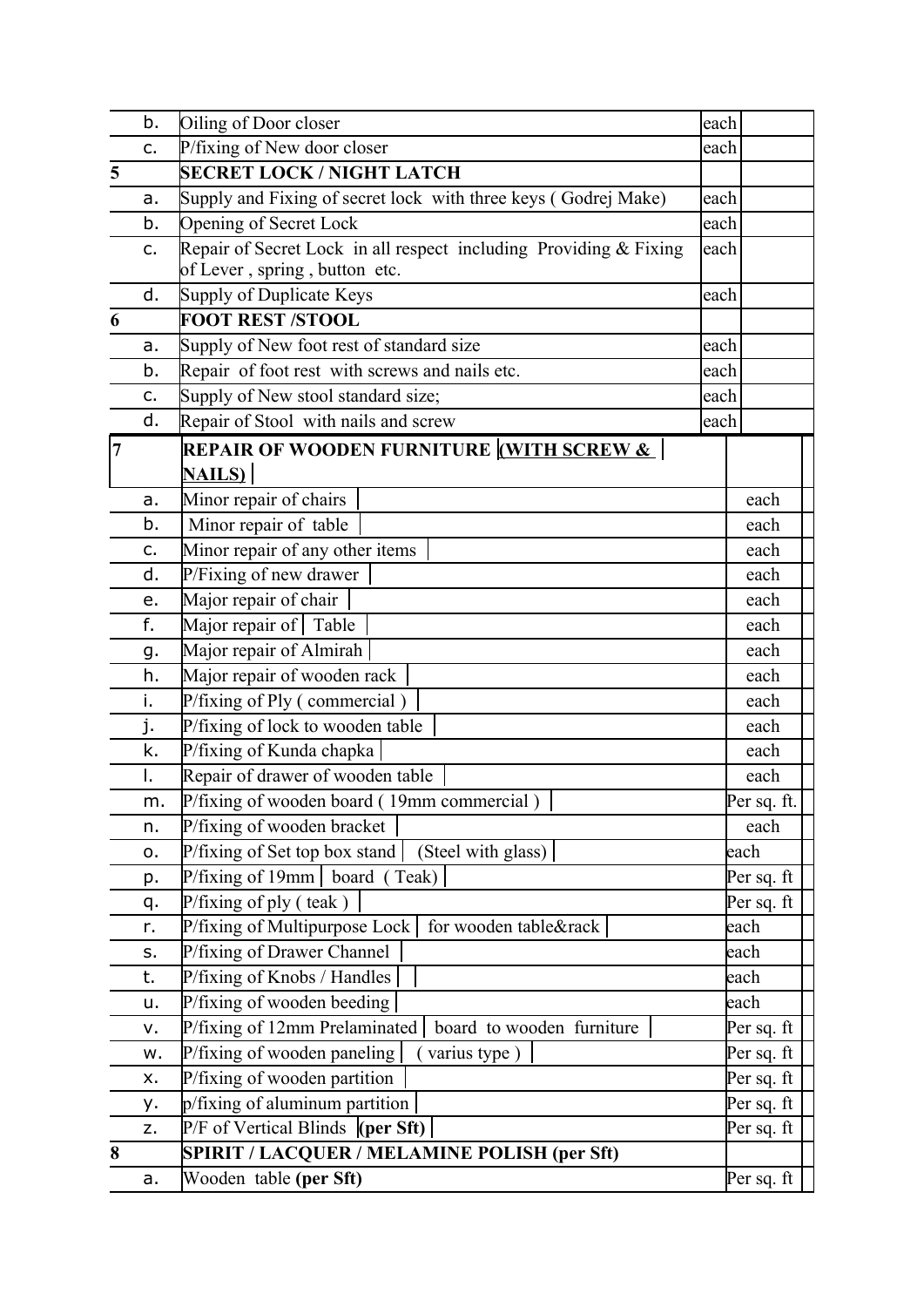| b. | Wooden chair (per Pieces)                                  | each        |
|----|------------------------------------------------------------|-------------|
| c. | Side rack (per Sft)                                        | Per sq. ft  |
| d. | Centre table (per Sft)                                     | Per sq. ft  |
| е. | Stool (per Peaces)                                         | each        |
| f. | Notice Board (Per sq. ft)                                  | Per sq. ft  |
| g. | Partition (per Sqft)                                       | Per sq. ft. |
| h. | Painting of Partition (per Sft)                            | Per sq. ft  |
| i. | Polishing of wooden sofa set (Per seat)                    | Per Seat    |
| j. | Painting partition with DUCO paint (per Sft)               | Per sq. ft  |
| k. | Painting of Partition with Plastic paint (per Sft)         | Per sq. ft  |
| Τ. | Polishing of wooden furniture including paneling (per Sft) | Per sq. ft  |
| m. | Painting of Wall, ceiling with Oil bond                    | Per sq. ft  |
|    | distempering (Per sft.)                                    |             |
| n. | Painting of Wall, ceiling with Plastic paint (Per sft.)    | Per sq. ft  |
| о. | Removing and Fixing of LED TV with Setup Box Stand         |             |
| p. | Wooden Coat Stand                                          |             |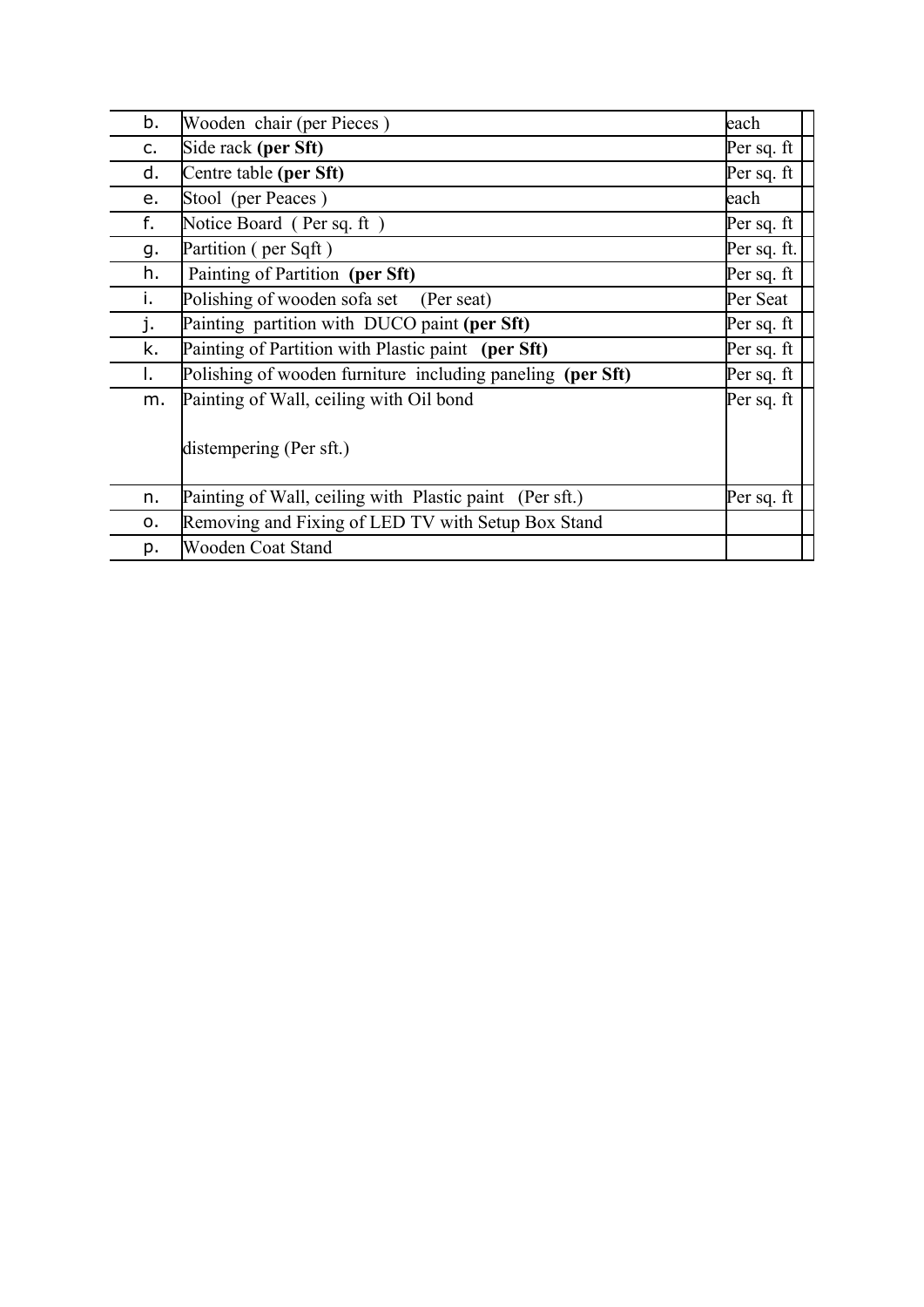## **Annexure-C**

| $\overline{\mathbf{1}}$ | <b>Stamp &amp; Name Plates</b>                                                                     |                |
|-------------------------|----------------------------------------------------------------------------------------------------|----------------|
| a.                      | Supply $&$ Fixing of plastic name plate (Per Sq Inch)                                              | Per Sq<br>Inch |
| b.                      | Supply and Fixing of Brass name Plate (Per Sq Inch) with engraves<br>letters in Hindi & English)   | Per Sq<br>Inch |
| c.                      | Supply and Fixing of Steel name Plate (Per Sq Inch) with engraves<br>letters in Hindi $&$ English) | Per Sq<br>Inch |
| d.                      | Removing & Fixing of Name plate                                                                    |                |
| e.                      | Supply of Plastic sheet 5mm thickness (Per Sq Inch)                                                | Per Sq<br>Inch |
| f.                      | Supply of One inch Brass letter (Hindi)                                                            | each           |
| g.                      | Supply of Two Inch Brass Letter (Hindi)                                                            | each           |
| h.                      | Supply of Two and Half Inch's Letter (Hindi)                                                       | each           |
| i.                      | Supply of One Inch 's Brass letter (English)                                                       | each           |
| j.                      | Supply of Two Inch's Brass letter (English)                                                        | each           |
| k.                      | Supply of Two and Half Inch's Letter (English)                                                     | each           |
| $\overline{2}$          | <b>Rubber stamps</b>                                                                               |                |
|                         | Self-inking stamps                                                                                 | each           |
|                         | Pre ink stamp                                                                                      | each           |
|                         | Date stamp                                                                                         | each           |
| 3                       | <b>Banners</b>                                                                                     |                |
|                         | Flax banner                                                                                        | Per sq. ft     |
|                         | Cloth banner                                                                                       | Per sq. ft     |
| $\boldsymbol{\Lambda}$  | <b>Calculators</b>                                                                                 |                |
|                         | 12 digit $\vert$ (Orpat) $\vert$<br>14 digit<br>Scientific calculator                              | each           |
| 5                       | Supply of Wall clock (Ajanta)                                                                      | each           |

| Sl. No | Name of Items                                                           | Rate ( | Unit |
|--------|-------------------------------------------------------------------------|--------|------|
|        |                                                                         | $RS$ ) |      |
| 1      | Providing & Fixing of Wooden Rack made of 19mm thick commercial Per     |        |      |
|        | board /Teak Board /18mm thick Pre-laminated board finished with sq. ft  |        |      |
|        | decorative teak ply Sunmica of appropriate colour and Brand having      |        |      |
|        | shelves, sliding glass shutters, drawers, doors etc. as per requirement |        |      |
|        | with all necessary exclusive hardware fitting of standard make finished |        |      |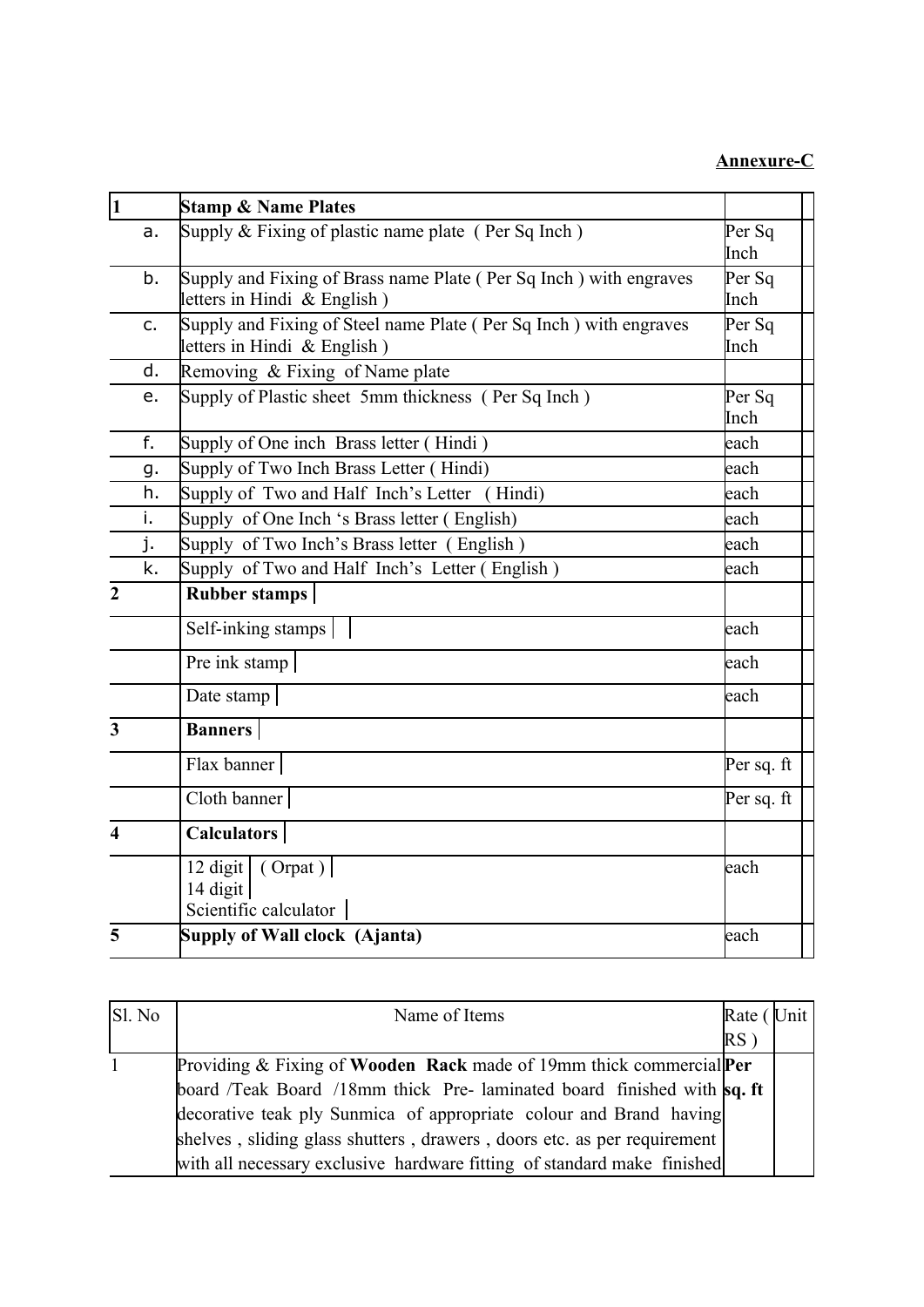|                | with fine polyurethane lacquer finish in desired shade (Per Sft)                            |        |  |
|----------------|---------------------------------------------------------------------------------------------|--------|--|
| $\overline{2}$ | Supply of Wooden notice board / keyboard / Pinup board made of                              | Per    |  |
|                | 19mm thick commercial board 1 <sup>st</sup> class teakwood frame, blazer cloth              | sq. ft |  |
|                | cover on 12mm thick soft cellotax board duly fine lacquer polished                          |        |  |
|                | $(\text{per sft})$                                                                          |        |  |
| 3              | Supply $\&$ installation of white Marker Board with all necessary                           | Per    |  |
|                | accessories (Magnetic) (per Sqft)                                                           | sq. ft |  |
| $\overline{4}$ | P/fixing of new wooden partition with both side teak $p/y /$ sunmica                        | Per    |  |
|                |                                                                                             | sq. ft |  |
|                |                                                                                             |        |  |
| $\overline{5}$ | Storage Unit/Rack-Made, made of First class ISI mark commercial Per                         |        |  |
|                | Board (Green Board /Duro/Laser or equivalent) of 19mm, 12mm, sq. ft                         |        |  |
|                | 6mm / Prelaminated board of 18mm ,12mm or 9mm with 1mm                                      |        |  |
|                | merino /green century or equivalent make, with Godrej / Harrison                            |        |  |
|                | Locking system. Complete with melamine polish mat finish Depth. 18"                         |        |  |
|                | (Per Sq. ft)                                                                                |        |  |
| 6              | P/fixing of Aluminum Glazed Low height / full height partition Per                          |        |  |
|                | outer and vertical frame work Middle section and bottom section madesq. ft                  |        |  |
|                | of $2\frac{1}{2}$ " X1 $\frac{3}{4}$ " respectively. All Section made in 14 Gauge thickness |        |  |
|                | with 3mm joining angles partition made of 12mm thick Prelaminated                           |        |  |
|                | board both sides laminated up to a certain height (900 m or 1500mm)                         |        |  |
|                | and 5mm thick (ISI) glass above upto a total height of $2.10$ Mtr / $3.10$                  |        |  |
|                | Mtr. Glass fix with rubber gasket and aluminum beeding                                      |        |  |
|                | a. Aluminum Partition (Anodized) (Per Sft)                                                  | Per    |  |
|                |                                                                                             | sq. ft |  |
|                | b. Aluminum Partition (Powder coated) per Sft                                               | Per    |  |
|                |                                                                                             | sq. ft |  |
| 7              | $P/F$ of Normal Glass (per Sft)                                                             | Per    |  |
|                | 6mm thick                                                                                   | sq. ft |  |
|                | ii. 8mm thick                                                                               |        |  |
|                | iii. 10mm thick                                                                             |        |  |
|                | iv.12mm thick                                                                               |        |  |
|                |                                                                                             |        |  |
|                |                                                                                             |        |  |
| 8              | P/F of Beveled Glass with Brown Colour (per Sft)                                            | Per    |  |
|                | 6mm thick                                                                                   | sq. ft |  |
|                | 8mm thick                                                                                   |        |  |
|                | 10mm thick                                                                                  |        |  |
|                | 12mm thick                                                                                  |        |  |
| 9              | Renovation/Reconditioning of Sofa Set, including providing of Tat, Per                      |        |  |
|                | cotton, jute, Markin, Dori, spring and change of cloth / leather foam as Seat               |        |  |
|                | per sample approved                                                                         |        |  |
|                | Per seat                                                                                    |        |  |
| $\mathbf{A}$   | Cushioned office chairs                                                                     | each   |  |